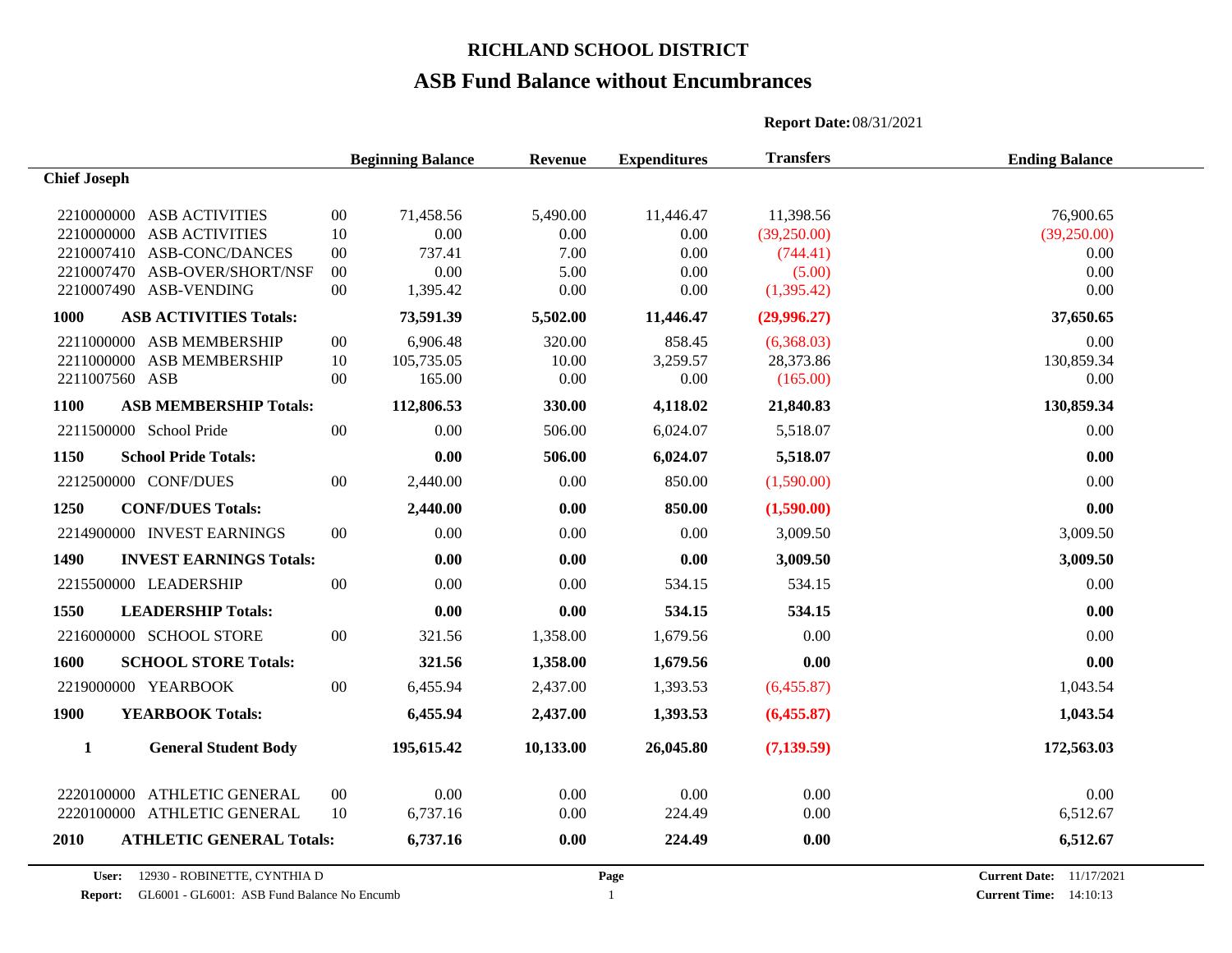## **ASB Fund Balance without Encumbrances**

|            |                                   |        | <b>Beginning Balance</b> | Revenue | <b>Expenditures</b> | <b>Transfers</b> | <b>Ending Balance</b> |
|------------|-----------------------------------|--------|--------------------------|---------|---------------------|------------------|-----------------------|
| 2220200000 | ATHLETIC-SPECIAL                  | $00\,$ | 0.00                     | 0.00    | 0.00                | 0.00             | 0.00                  |
|            | 2220200000 ATHLETIC-SPECIAL       | 10     | 0.00                     | 0.00    | 0.00                | 0.00             | 0.00                  |
| 2020       | <b>ATH-SPEC PROJECTS Totals:</b>  |        | 0.00                     | 0.00    | 0.00                | 0.00             | 0.00                  |
|            | 2221100000 BASEBALL               | $00\,$ | 678.37                   | 0.00    | 211.77              | (466.60)         | 0.00                  |
|            | 2221100000 BASEBALL               | 10     | 2,763.52                 | 0.00    | 0.00                | 0.00             | 2,763.52              |
| 2110       | <b>BASEBALL Totals:</b>           |        | 3,441.89                 | 0.00    | 211.77              | (466.60)         | 2,763.52              |
|            | 2221501000 BASKET-BOYS            | $00\,$ | 0.00                     | 0.00    | 0.00                | 0.00             | 0.00                  |
|            | 2221501000 BASKET-BOYS            | 10     | 0.00                     | 0.00    | 0.00                | 0.00             | 0.00                  |
|            | 2221502000 BASKET-GIRLS           | $00\,$ | 0.00                     | 0.00    | 0.00                | 0.00             | 0.00                  |
|            | 2221502000 BASKET-GIRLS           | 10     | 0.00                     | 0.00    | 0.00                | 0.00             | 0.00                  |
| 2150       | <b>BASKETBALL Totals:</b>         |        | 0.00                     | 0.00    | 0.00                | 0.00             | 0.00                  |
|            | 2221900000 CROSS COUNTRY          | $00\,$ | 191.88                   | 0.00    | 0.00                | (191.88)         | 0.00                  |
|            | 2221900000 CROSS COUNTRY          | 10     | 448.06                   | 0.00    | 0.00                | 0.00             | 448.06                |
| 2190       | <b>CROSS COUNTRY Totals:</b>      |        | 639.94                   | 0.00    | 0.00                | (191.88)         | 448.06                |
|            | 2222300000 DANCE TEAM             | $00\,$ | 200.00                   | 0.00    | 0.00                | (200.00)         | 0.00                  |
|            | 2222300000 DANCE TEAM             | 10     | 129.10                   | 0.00    | 0.00                | 0.00             | 129.10                |
| 2230       | <b>DANCE TEAM Totals:</b>         |        | 329.10                   | 0.00    | 0.00                | (200.00)         | 129.10                |
|            | 2222700000 FOOTBALL               | $00\,$ | 344.19                   | 0.00    | 144.66              | (199.53)         | 0.00                  |
|            | 2222700000 FOOTBALL               | 10     | 389.88                   | 0.00    | $0.00\,$            | 0.00             | 389.88                |
| 2270       | <b>FOOTBALL Totals:</b>           |        | 734.07                   | 0.00    | 144.66              | (199.53)         | 389.88                |
|            | 2223100000 GAME COST              | $00\,$ | 0.00                     | 0.00    | 833.92              | 833.92           | 0.00                  |
|            | 2223100000 GAME COST              | 10     | 0.00                     | 0.00    | 0.00                | 0.00             | 0.00                  |
| 2310       | <b>GAME COST Totals:</b>          |        | 0.00                     | 0.00    | 833.92              | 833.92           | 0.00                  |
|            | 2224700000 MEDICAL SUPPLIES       | $00\,$ | 0.00                     | 0.00    | 56.22               | 56.22            | 0.00                  |
| 2470       | <b>MEDICAL SUPPLIES Totals:</b>   |        | 0.00                     | 0.00    | 56.22               | 56.22            | 0.00                  |
|            | 2225100000 OFFICIALS              | 00     | 0.00                     | 0.00    | 0.00                | 0.00             | 0.00                  |
| 2510       | <b>OFFICIALS Totals:</b>          |        | 0.00                     | 0.00    | 0.00                | 0.00             | 0.00                  |
|            | 2225500000 PARTICIPATION FEES     | 00     | 1,937.00                 | 0.00    | 0.00                | (1,937.00)       | 0.00                  |
| 2550       | <b>PARTICIPATION FEES Totals:</b> |        | 1,937.00                 | 0.00    | 0.00                | (1,937.00)       | 0.00                  |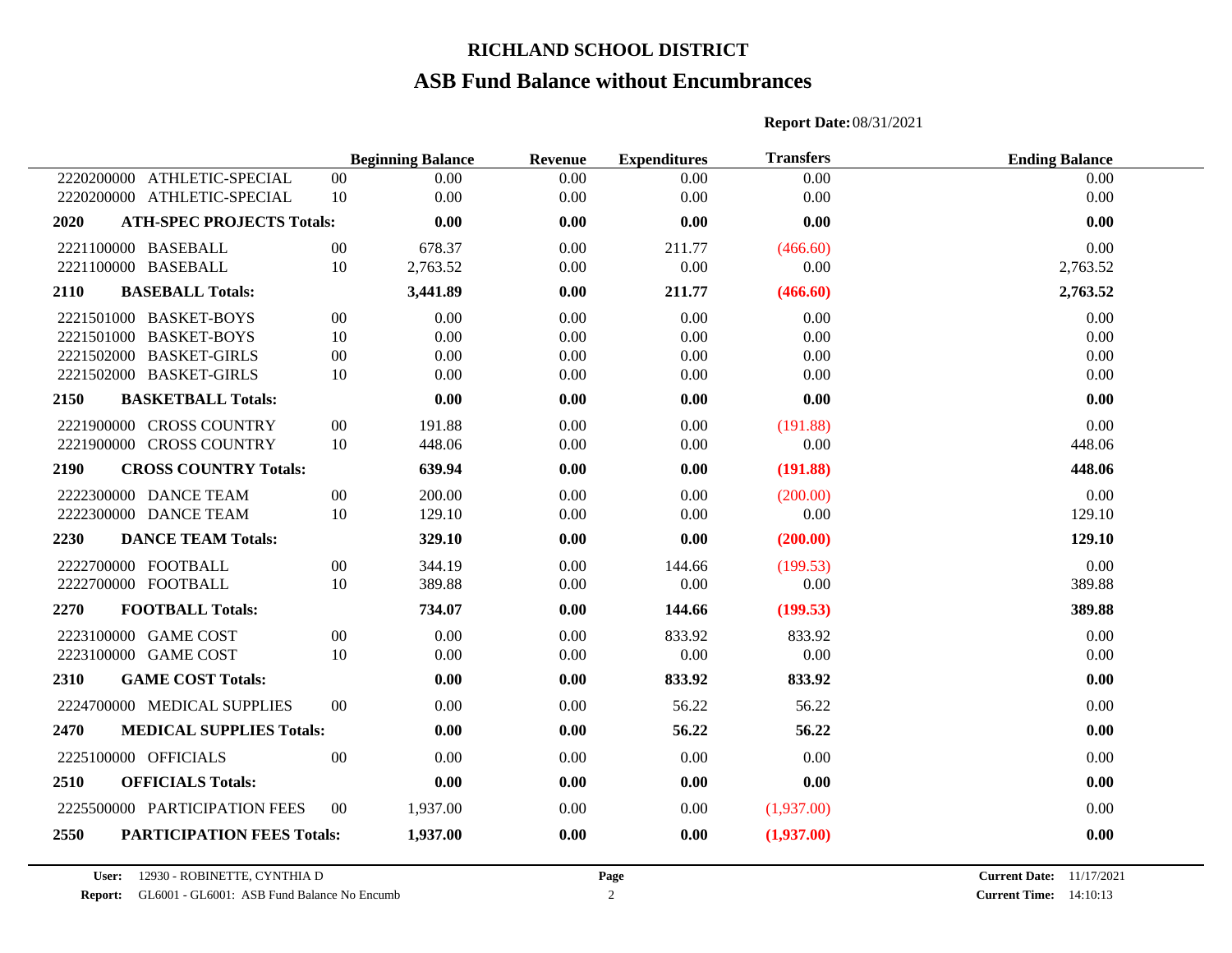### **ASB Fund Balance without Encumbrances**

## **Beginning Balance Revenue Expenditures Transfers Ending Balance** REPLACEMENTS 00 10,256.57 25.00 15,970.77 27,400.39 21,711.19 **REPLACEMENTS Totals: 10,256.57 25.00 15,970.77 27,400.39 21,711.19** SOCCER-BOYS 00 69.52 0.00 300.00 230.48 0.00 SOCCER-BOYS 10 0.00 0.00 0.00 0.00 0.00 SOCCER-Girls 00 218.02 0.00 25.78 (192.24) 0.00 SOCCER-Girls 10 0.00 0.00 0.00 0.00 0.00 **SOCCER Totals: 287.54 0.00 325.78 38.24 0.00** 2226500000 SOFTBALL 00 800.00 0.00 141.18 (658.82) 0.00 0.00 0.00 SOFTBALL 10 0.00 0.00 0.00 0.00 0.00 **SOFTBALL Totals: 800.00 0.00 141.18 (658.82) 0.00** 2227900000 TRACK 00 94.55 0.00 264.76 170.21 0.00 0.00 TRACK 10 0.00 0.00 0.00 0.00 0.00 **TRACK Totals: 94.55 0.00 264.76 170.21 0.00** 2228500000 VOLLEYBALL 00 250.00 0.00 300.00 50.00 0.00 0.00 0.00 VOLLEYBALL 10 1,030.18 0.00 0.00 0.00 1,030.18 **VOLLEYBALL Totals: 1,280.18 0.00 300.00 50.00 1,030.18** WRESTLING 00 50.00 0.00 0.00 (50.00) 0.00 WRESTLING 10 0.00 0.00 0.00 0.00 0.00 **WRESTLING Totals: 50.00 0.00 0.00 (50.00) 0.00 Athletics 26,588.00 25.00 18,473.55 24,845.15 32,984.60** Beyblade Club 00 0.00 0.00 0.00 0.00 0.00 **Beyblade Club Totals: 0.00 0.00 0.00 0.00 0.00** 2240560000 BICYCLE 00 300.00 0.00 0.00 0.00 0.00 300.00 300.00 **BICYCLE Totals: 300.00 0.00 0.00 0.00 300.00** 2240800000 BUILDER CLUBS 00 719.73 0.00 0.00 0.00 0.00 719.73 **BUILDERS CLUB Totals: 719.73 0.00 0.00 0.00 719.73** DESTINATION 00 0.00 0.00 0.00 0.00 0.00 DESTINATION 10 0.00 0.00 0.00 0.00 0.00

**Report Date:**08/31/2021

**User:** 12930 - ROBINETTE, CYNTHIA D

**Report:** GL6001 - GL6001: ASB Fund Balance No Encumb 3 3

**Current Date:** 11/17/2021 **Current Time:** 14:10:13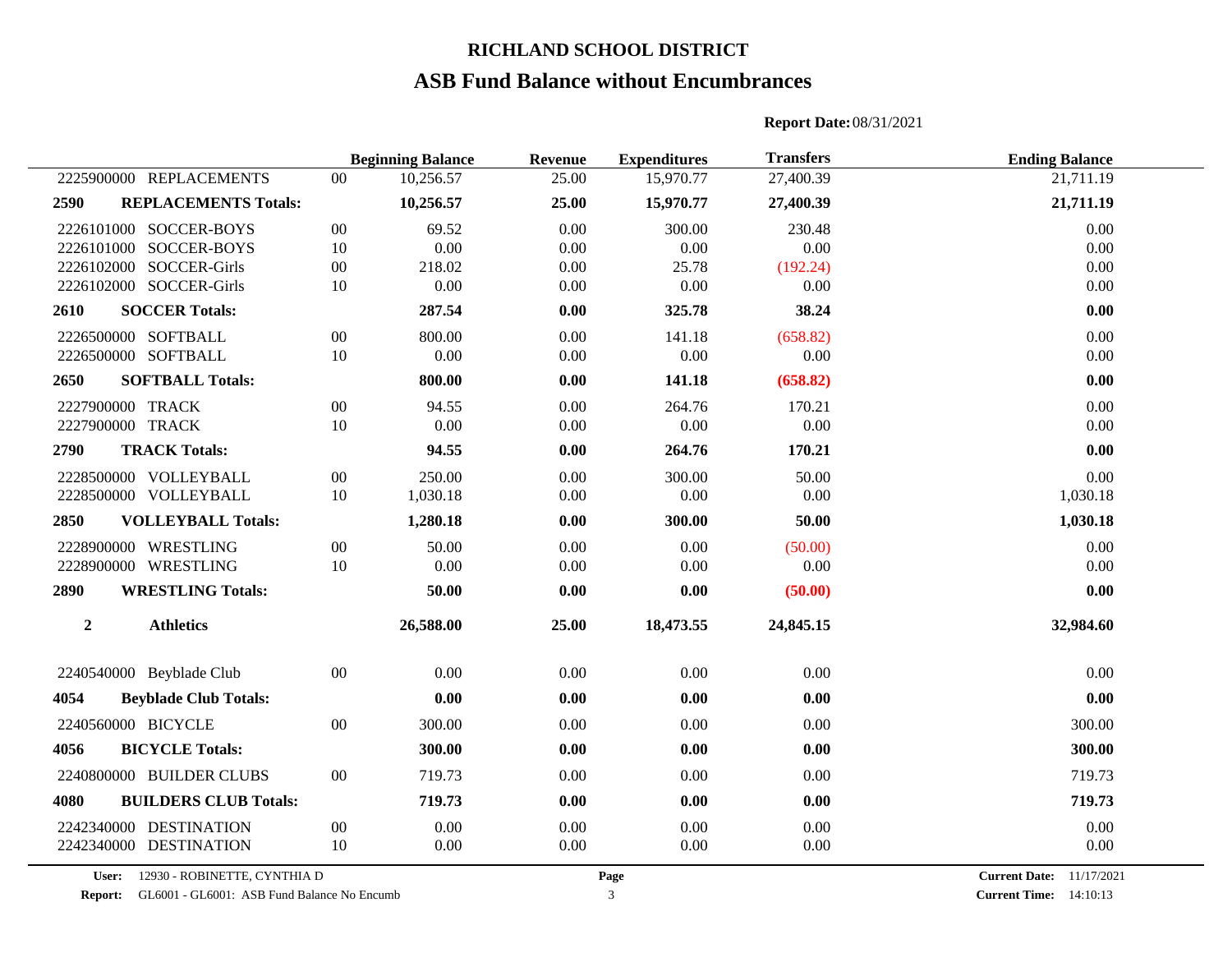# **ASB Fund Balance without Encumbrances**

|                                                                                                        |        | <b>Beginning Balance</b> | <b>Revenue</b>         | <b>Expenditures</b> | <b>Transfers</b>                                                    | <b>Ending Balance</b> |
|--------------------------------------------------------------------------------------------------------|--------|--------------------------|------------------------|---------------------|---------------------------------------------------------------------|-----------------------|
| 4234<br>DESTINATION IMAGINATION                                                                        |        | 0.00                     | 0.00                   | 0.00                | 0.00                                                                | 0.00                  |
| 2242480000 DRAMA                                                                                       | 00     | 4,908.13                 | 0.00                   | 0.00                | 0.00                                                                | 4,908.13              |
| 2242480000 DRAMA                                                                                       | $10\,$ | 0.00                     | $0.00\,$               | 0.00                | 0.00                                                                | 0.00                  |
| 4248<br><b>DRAMA Totals:</b>                                                                           |        | 4,908.13                 | 0.00                   | 0.00                | 0.00                                                                | 4,908.13              |
| 2242720000 Equality                                                                                    | $00\,$ | 0.00                     | 0.00                   | 0.00                | 0.00                                                                | 0.00                  |
| 4272<br><b>Equality Totals:</b>                                                                        |        | 0.00                     | 0.00                   | 0.00                | 0.00                                                                | 0.00                  |
| 2243200000 Flight Crew                                                                                 | $00\,$ | 0.00                     | 0.00                   | 401.87              | 401.87                                                              | 0.00                  |
| 4320<br><b>Flight Crew Totals:</b>                                                                     |        | 0.00                     | 0.00                   | 401.87              | 401.87                                                              | 0.00                  |
| 2243460000 GAMERS CLUB                                                                                 | $00\,$ | 0.00                     | 0.00                   | 0.00                | 0.00                                                                | 0.00                  |
| 4346<br><b>GAMERS CLUB Totals:</b>                                                                     |        | 0.00                     | 0.00                   | 0.00                | 0.00                                                                | 0.00                  |
| 2244080000 HOME & FAMILY                                                                               | $00\,$ | 60.60                    | 0.00                   | 0.00                | (60.60)                                                             | 0.00                  |
| 4408<br><b>HOME &amp; FAMILY Totals:</b>                                                               |        | 60.60                    | 0.00                   | 0.00                | (60.60)                                                             | 0.00                  |
| 2245980000 MATH CLUB                                                                                   | $00\,$ | 15.00                    | 0.00                   | 0.00                | (15.00)                                                             | 0.00                  |
| <b>MATH CLUB Totals:</b><br>4598                                                                       |        | 15.00                    | 0.00                   | 0.00                | (15.00)                                                             | 0.00                  |
| 2246540000 NAT'L JR HONOR SOCIETWO                                                                     |        | 400.00                   | 0.00                   | 770.00              | 370.00                                                              | 0.00                  |
| 4654<br>NAT'L JR HONOR SOCIETY                                                                         |        | 400.00                   | 0.00                   | 770.00              | 370.00                                                              | 0.00                  |
| 2247980000 Safety Club                                                                                 | $00\,$ | 0.00                     | 0.00                   | 300.00              | 300.00                                                              | 0.00                  |
| 4798<br><b>Safety Club Totals:</b>                                                                     |        | 0.00                     | 0.00                   | 300.00              | 300.00                                                              | 0.00                  |
| 2248120000 6th gr Soccer                                                                               | $00\,$ | 0.00                     | 0.00                   | 0.00                | 0.00                                                                | 0.00                  |
| 4812<br>6th gr Soccer Totals:                                                                          |        | 0.00                     | 0.00                   | 0.00                | 0.00                                                                | 0.00                  |
| 2248640000 TECHNOLOGY                                                                                  | $00\,$ | 1,000.00                 | 0.00                   | 0.00                | (1,000.00)                                                          | 0.00                  |
| 4864<br><b>TECHNOLOGY Totals:</b>                                                                      |        | 1,000.00                 | 0.00                   | 0.00                | (1,000.00)                                                          | 0.00                  |
| 2249340000 VOCAL                                                                                       | 00     | 0.00                     | 0.00                   | 0.00                | 0.00                                                                | 0.00                  |
| 4934<br><b>VOCAL Totals:</b>                                                                           |        | 0.00                     | 0.00                   | 0.00                | 0.00                                                                | 0.00                  |
| <b>Clubs</b>                                                                                           |        |                          | 0.00                   |                     |                                                                     |                       |
| $\overline{\mathbf{4}}$                                                                                |        | 7,403.46                 |                        | 1,471.87            | (3.73)                                                              | 5,927.86              |
| 2260080000 Pennies for Patients                                                                        | $00\,$ | 0.00                     | 0.00                   | 0.00                | 0.00                                                                | 0.00                  |
| User:<br>12930 - ROBINETTE, CYNTHIA D<br><b>Report:</b><br>GL6001 - GL6001: ASB Fund Balance No Encumb |        |                          | Page<br>$\overline{4}$ |                     | <b>Current Date:</b><br>11/17/2021<br><b>Current Time:</b> 14:10:13 |                       |